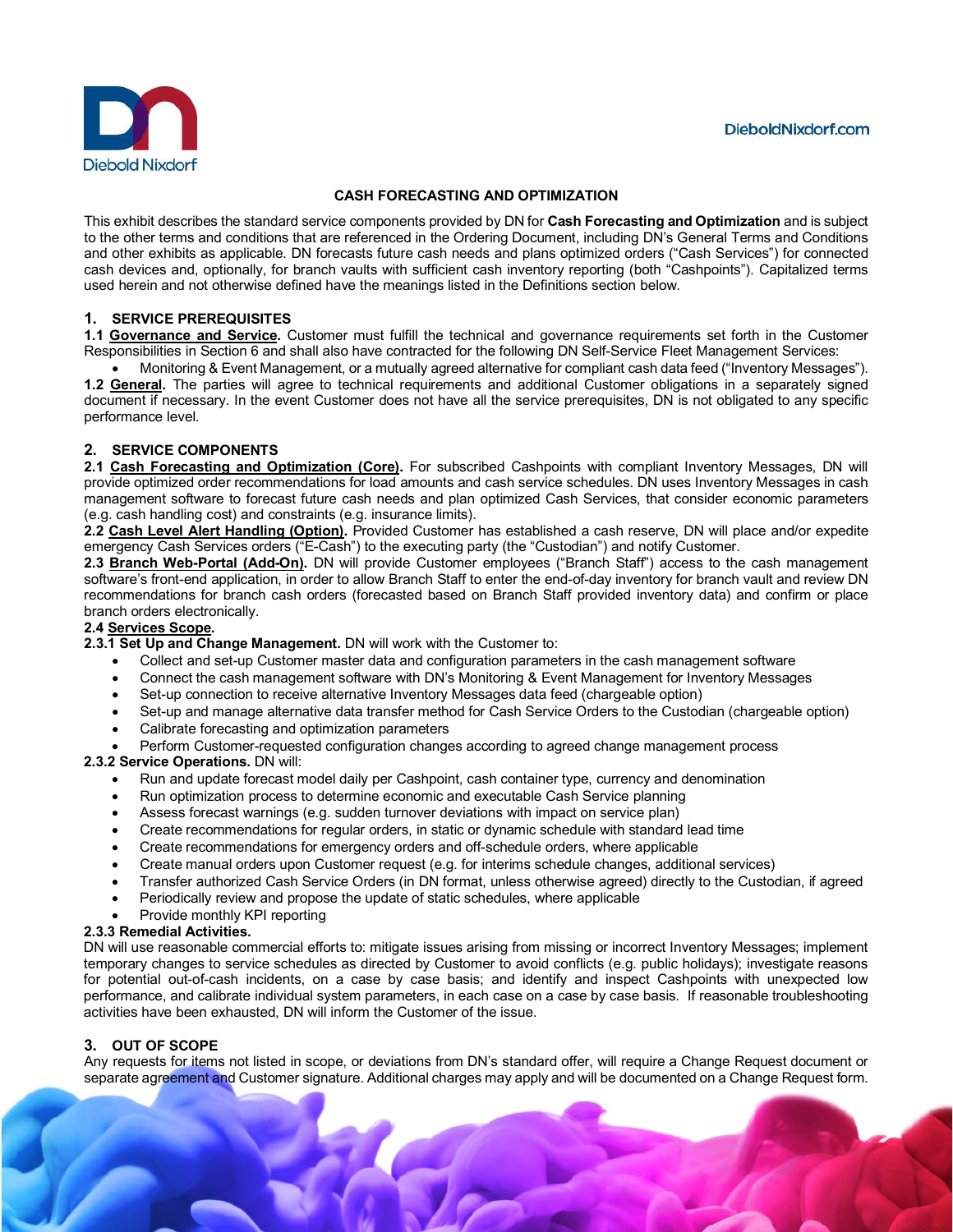For the avoidance of doubt, the following non-exhaustive list highlights some of the activities that are not included: Cash Handling Services, CIT Performance Management, Cash Office Support (meaning special support with ATM balancing and settlement, Reg-E claims), cash ownership, and cash liability.

# **4. SERVICE PLAN**

DN and the Customer will work together to develop a service plan that outlines the service parameters for the Cash Forecasting and Optimization services including, but not limited to master data, configuration options, transition plan, contacts, project governance, time lines, and change management.

## **5. SERVICE REPORTING AND KEY PERFORMANCE INDICATORS**

Any applicable Service Levels or Key Performance Indicators are specified in the Ordering Document or will be otherwise provided upon request.

#### **6. CUSTOMER SUPPORTING ACTIVITIES**

- Provide timely, accurate and compliant data feed ("Inventory Message") as agreed, or engage DN to establish and maintain the sufficient Inventory Messages.
- For Branch Web-Portal: awarded with a "key user" administration role, Customer is responsible to manage accounts, authorizations and login credentials for all customer authorized users (e.g. Branch Staff). Ensure Branch Staff is trained in the usage of DN's front end application (Web Portal), supported with DN-provided training material. In case of subscribed Branch Cash Optimization (i.e. DN to provide recommendations for branch vault orders), ensure that Branch Staff reports the branch vault end-of-day inventory timely and accurately, using the DN Branch Web-Portal.
- Provide and update DN with the most recent information to be used in the optimization process (e.g. cash-in-transit ("CIT") service cost, opportunity cost of cash, lead times, insurance limits, device capacities, CIT service schedules, local events, etc.)
- Sufficiently contract and manage CIT Vendors and bank accounts and maintain sufficient liquidity to comply with authorized Cash Service Orders and (where applicable) at physical stock locations, particularly to facilitate the fulfillment of emergency order with sufficient local cash reserves.

#### **7. MINIMUM REQUIREMENTS**

**7.1 Historical Data.** Provide a reliable data feed ("Inventory Messages") and at least six (6) months of historical data (in sufficient quantity and quality for all Cashpoints) to meet KPI targets.

**7.2 Technical Requirements.** If Customer engaged DN to provide Inventory Messages, relative to installed software agent on Cashpoint, Customer is also required to have a supported Windows Operating System and minimum hardware and bandwidth requirements (which may vary based on fleet size). The parties will agree to technical requirements and additional Customer obligations in a separately signed document as necessary. Customer shall maintain the appropriate processes and systems to enable these services, including accepting and promptly facilitating DN's periodic decisions regarding the appropriate infrastructure and software agents. In the event Customer does not have all the service prerequisites, DN is not obligated to any specific performance level.

#### **8. DEFINITIONS**

"Cash Service Order" means a request for a cash service that describes in detail the cash amount and schedule to be executed by assigned Custodian. Cash Service Orders under this exhibit are classified as: (i) Regular Orders; or (ii) Special Orders such as Manual Orders, Late Orders, Off-Schedule Orders, or Emergency Orders.

"Change Request" means a change requested by either party to an Ordering Document or other agreement that is in effect, for products, software or services not otherwise covered in such agreement, the documentation and negotiation of which is accomplished through DN's standard change control process. A Change Request may be required if DN reasonably deems it necessary due to unforeseen circumstances, or if Customer has made a request that increases the scope of DN's agreed-upon services.

"CIT Vendor" means the cash-in-transit vendor or an armored car carrier (ACC) that provides Customer's Cash Handling Services. If not otherwise stated, Customer selects and contracts with its CIT Vendor.

"Inventory Messages" means defined EDI messages for periodic import into Cash Management Software, provided on regular basis per Cashpoint and to include sufficient information about actual cash inventory ("stock") and inventory changes induced by cash services ("replenishment"), compliant with DN minimum requirements subject to DN Inventory Message specifications.